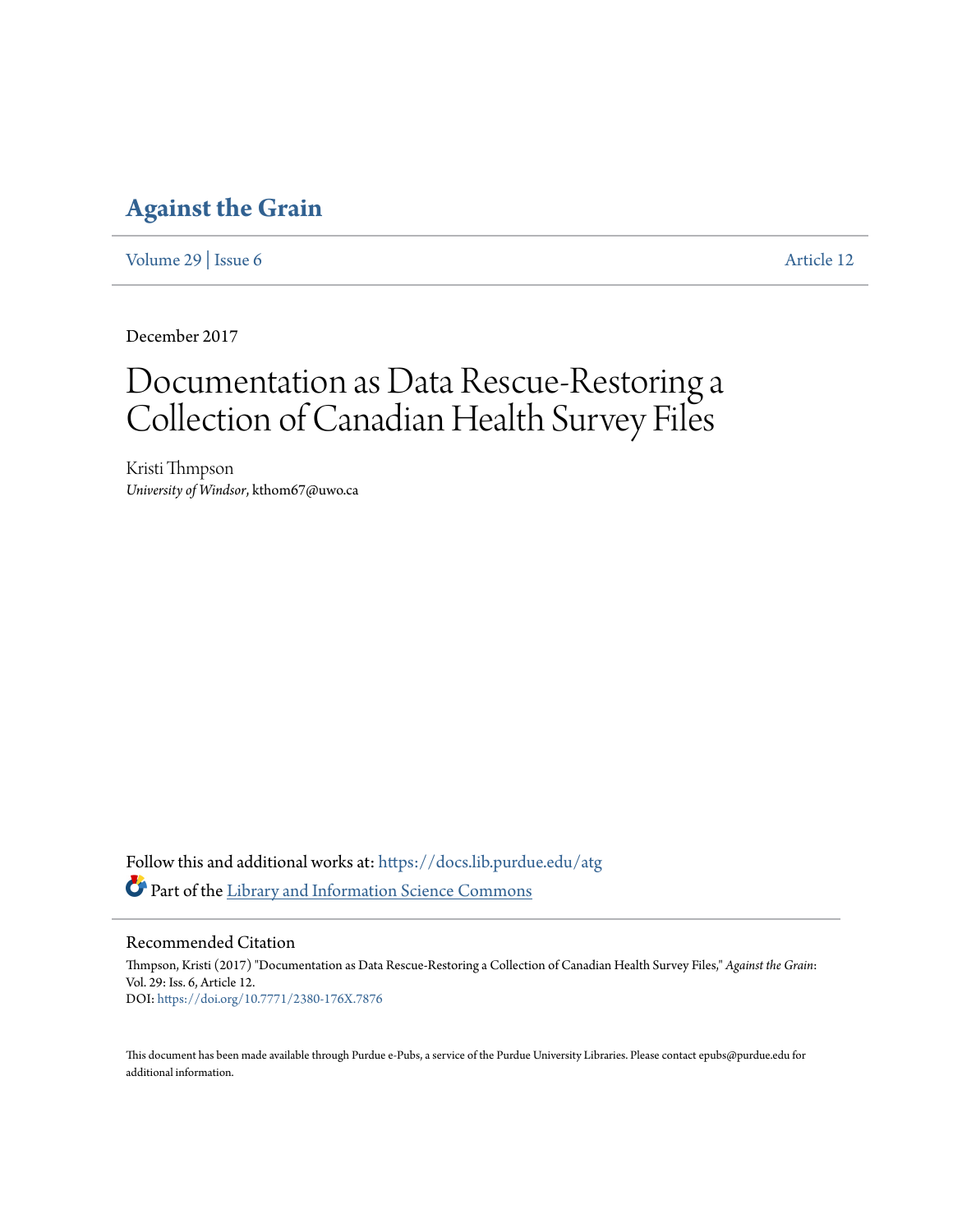### **Maintaining Access to Public ...** *from page 32*

in Washington DC at **New America,** a think tank that focuses on technology and policy. One outcome was the mapping of the problem space (*http://libraries.network/problemspace*), which serves as a helpful reminder of what we're working towards, and that there will be neither a single nor a simple solution.

The meeting also got the group talking about the work that's been done so far and where we'd like to be in 2020. Some projects started to emerge by the end of the two-day meeting and attendees left with some ideas about paths forward. The meeting was dense and brought to light many challenges and opportunities. Many who are tackling their pieces of this endeavor are still in planning mode, but updates will continue to come forth.

Our team at **Penn** has only just begun to think about how to continue these efforts and support the overarching goals, and more interested organizations continue to reach out to us. The storytelling project continues to grow and expand with **Wiggin** and others. As we rethink our repository services at **Penn**, we're discussing instituting a catalog of data being created or used by our researchers and employing other lessons from **Data Refuge**. Regionally, we think there's great promise in the project that the **University of Pittsburgh** and the **Carnegie Library of Pittsburgh** are doing with the **Western Pennsylvania Regional Data Center** and the **Urban Institute**. On the national level, we're watching the **Code for Science and Society** as they work to pilot a mirror of *data.gov* that inventories federal datasets that are already being archived at research institutions. We're also really excited about the work being done by the **Preservation of Electronic Government Information (PEGI) project** and the Government Records Transparency group of the **Digital Library Federation**.

#### **Stay Involved, Y'all**

We know there are many paths to reach this goal. The workflow we used initially with **DataRescue** events has been retired, but we still have a number of other ideas for hosting events to engage your community on our website: http://www.ppehlab.org/ datarescueworkflow. People also frequently ask us what their institutions should do to help our efforts. Our answer is always the same: Something. Anything. Figure out what's important to your communities. Consider your capacity for doing something. Experiment. Then — and this is key — report back so we can learn from and build off each other. We can only solve this problem together.

#### **Endnotes**

1. **Cheryl Hogue**, "Bush's Legacy at EPA," *Chemical & Engineering News* 86 (51): 27-31. *http://pubs.acs.org/cen/email/html/cen\_86\_ i51\_8651gov1.html*

2. **CBCNews**, "Research library's closure shows Harper government targets science 'at every turn,' union says," last modified August 21, 2015, *http:// www.cbc.ca/news/canada/calgary/research-library-s-closure-shows-harper-government-targets-science-at-every-turn-union-says-1.3199761*.

3. **Lesley Evans Ogden**, "Nine Years of Censorship." *Nature* 533 (7601): 26-8, last modified May 3, 2016, *http://www.nature.com/news/nine-yearsof-censorship-1.19842*.

4. **Kathleen O'Brien**, "U of T Preserving Environmental Websites in Response to Trump Presidency," *U of T News,* last modified December 14, 2016, *https://www.utoronto.ca/ news/u-t-preserving-environmental-websites-response-trump-presidency*.

5. **Eric Holthaus**, "Final thoughts that NY-Mag Story." *Today in Weather & Climate*, last modified July 17, 2017, *https://tinyletter.com/ sciencebyericholthaus/letters/today-in-weatherclimate-final-thoughts-that-nymag-story-editionmonday-july-17th*.

6. **James A. Jacobs** and **James R. Jacobs**, "A Long-Term Goal For Creating A Digital Government-Information Library Infrastructure," *Libraries+ Network*, last modified February 27, 2017, *https://libraries.network/blog/2017/3/7/a-long-t erm-goal-for-creating-a-digital-government-information-library-infrastructure*.

# Documentation as Data Rescue: Restoring a Collection of Canadian Health Survey Files

by Kristi Thompson (Data Librarian, Leddy Library, University of Windsor) <kristi.thompson@uwindsor.ca>

### **Background**

In Canada, most nationally representative survey data is collected by **Statistics Canada**, our national statistical agency. **Statistics Canada** data are generally considered to be of high quality, and the agency has long been the primary source for nationally representative surveys of the Canadian population. In American terms, **Statistics Canada** — which takes the straightforward, if acronym-limiting, Canadian standard for naming federal agencies with a guiding noun followed by "Canada" roughly takes the place of the **Census Bureau**, the **Bureau of Labor Statistics**, the **National Center for Health Statistics**, and the **Center for Education Statistics**, as well as collecting data on behalf of a number of other departments and agencies. Once collected, data are published through several outlets including the **Data Liberation Initiative**, a

program in which data files are processed by **Statistics Canada** into formats suitable for use by researchers and students, and then released to a country-wide network of librarians and library representatives for distribution at their respective academic institutions. However, as a single agency with a broad mandate in a very large country with a relatively small population base, they are not able to collect, process, and release nearly as much survey data as researchers might wish. In addition, other government agencies also maintain large primarily administrative data collections to support their own operations. These collections generally do not make it into the Statistics Canada-to-university data pipeline and at one point were largely inaccessible.

In 2011, the Government of Canada launched an open data pilot, a move that was applauded by data librarians and researchers across Canada as well as internationally. An open data portal soon provided access to thousands of geospatial and economic datasets, and in 2012 the pilot became a permanent program.<sup>1</sup> In 2014, the Canadian *Directive on Open Government* came into effect, requiring that data be "released in accessible and reusable formats."<sup>2</sup> Soon departments ranging from Agriculture and Agri-Food Canada to Veterans Canada began uploading data collections to the portal.

#### **The Collection**

One department adding data to the portal was **Health Canada**, the national public health agency. Although the portal lacks a system for tracking upload dates, it is apparent that at some point the agency quietly began to add to the portal a collection of public opinion research studies that had been conducted by various survey firms on behalf of **Health Canada** to assess opinions and behavior on policy-relevant health questions. These surveys were quite unknown except, presumably, to people who peruse internal **Health Canada** reports. In other words, this was a treasure trove of unmined, nationally representative survey data on Canada. In 2015, the author accidentally came across this data collection and realized that it was likely to be of great value to researchers if the data were to be made available in appropriate forms for research use. Unfortunately, the files as released were difficult, and in some cases impossible, to use.

*continued on page 34*

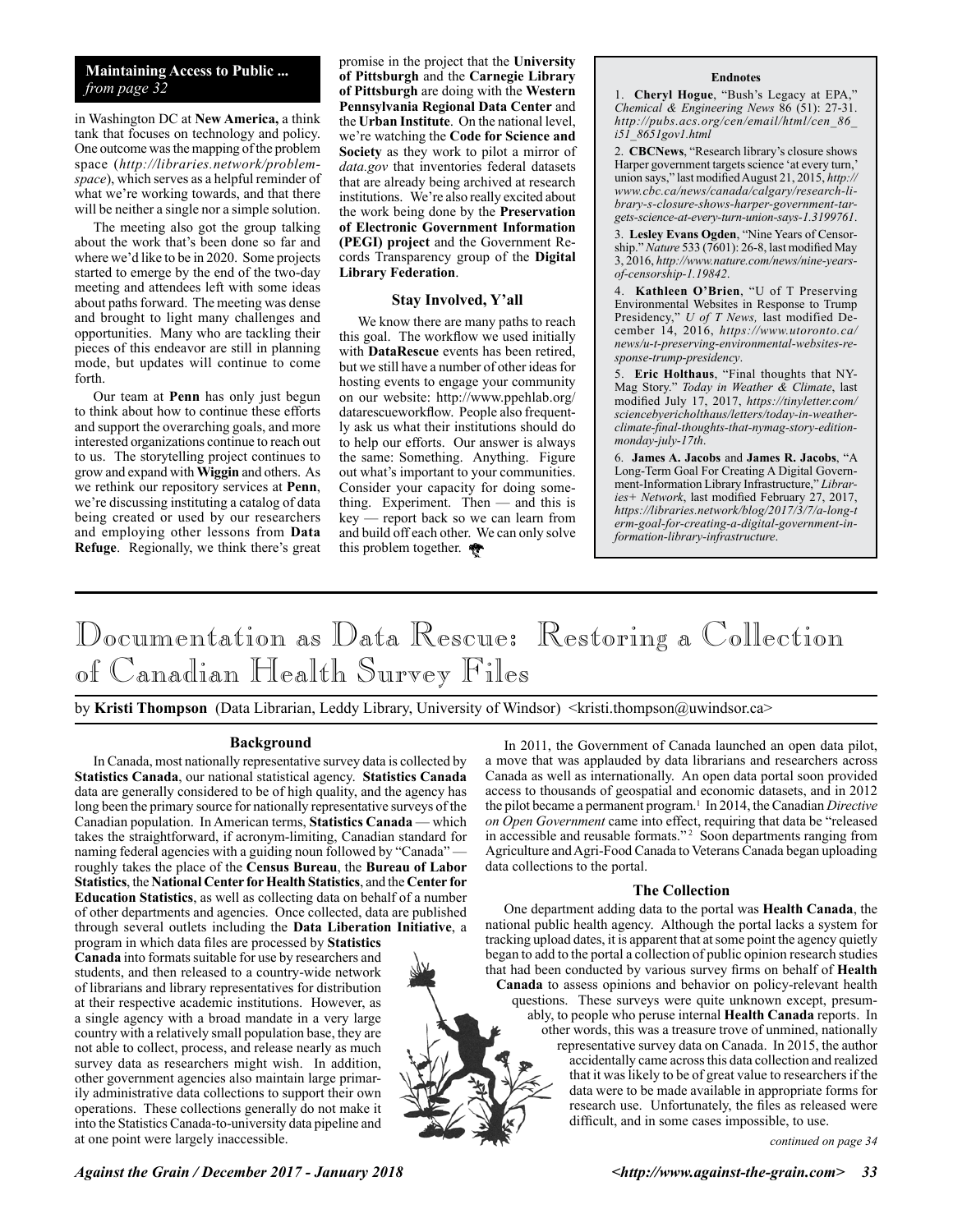### **Documentation as Data Rescue: Restoring a Collection ...** *from page 33*

Canadian data librarians are used to dealing with well-documented and structured government survey files released by **Statistics Canada** through the **Data Liberation Initiative (DLI)**. These user-ready files are published in formats compatible with popular software packages for data analysis such as SPSS. They come with documentation that explains where, when, and how the data were collected, what questions were asked in the original surveys, and what codes were applied. The **Health Canada** data files lacked all this crucial supplementary information, and I found this mystifying in more ways than one: the data themselves were difficult or impossible to understand, and I was also puzzled that they had been released in such incomprehensible condition.

At our next meeting, I raised this issue with the **Ontario Data Community (ODC)**, a provincial network of academic data librarians and other professionals under the aegis of the **Ontario Council of University Libraries**. During our subsequent discussion, I discovered that members of the **ODC** were already working with additional Government of Canada data collections that were not available from **Statistics Canada**, including some vintage surveys held by **Library and Archives Canada** and census files residing in various university collections. After further discussion and investigation, in December 2015 a small group of volunteers from the **ODC** formed the **Ontario Data Rescue Group**. In forming our group, we were joining a tradition of Canadian university data rescue work, including efforts at **Carleton University**<sup>3</sup> and the **University of Alberta**. 4 We decided that as one of our first projects we would focus on the **Open Data Portal** and develop an inventory of at-risk survey files in need of rescue, with the hope of eventually sharing rescued data on the Ontario academic data portal **ODESI**.<sup>5</sup> We were particularly excited to discover survey files on topics that are not well covered in other Canadian public data sources, such as HIV and sexual behavior, adolescent drug use and attitudes, children's health and safety, and First Nations populations.

Unlike many data rescue projects, our group faced a situation in which the data files we were targeting were available through a stable government portal and in no apparent risk of disappearing. They were even available in open, non-proprietary formats such as .csv (comma separated values, a text format used by MS Excel and read by virtually any database software). The issue was not, in fact, a fear that this data would disappear, or that the software to read it would become obsolete, or any of the other usual data loss concerns. The issue was simply one of documentation.

In order to understand why data with inadequate documentation is in need of rescue, it is important to explain structured data files. For a piece of software, a new remote control, or an **IKEA** bookcase, a lack of documentation may make things difficult, but a determined user will often be able to proceed through trial and error. A survey data file is just columns of numbers, so this is not an option. An unlabeled column (or "variable") that contains nothing but the numbers "1" through "7" might represent a respondent's opinion on drug labeling practices, their level of education, a count of their current sex partners, or a measure of vegetable consumption. Without some way of knowing both what type of information is associated with each column and what each code in the column represents, a data file is useless.

Some of these data collections had been released with data dictionaries, which are text files that give a technical description of what each column contains. These files are not exactly user-friendly — a great deal of work is needed to ready them for actual use — but it is at least theoretically possible for a knowledgeable person to make use of them.

In other cases, the data was not accompanied by a data dictionary, but the original survey questionnaire was included. These files are even less useful; while the questionnaire could be used to make educated guesses about what question each column of data corresponds to, the meanings of the numbers in the columns could still be unclear and would probably require additional guesswork. In addition, the final version of a survey data file will often include a number of columns that do not correspond directly to questions in the original survey. Data can be grouped or recategorized, new variables can be created by combining other ones, and other variables can be added to document technical information relating to the original survey such as notes on which respondents were asked which questions. A questionnaire containing seventy questions might accompany a dataset with over one hundred variables. Dealing with a raw data file without a data dictionary is rather like attempting to translate a document in an unknown language without a dictionary.

A few data files were released without any documentation at all, only columns of numbers and a survey title. These surveys were in the most urgent need of rescue. Our only hope for rescuing these files was that many of these surveys appeared to be quite recent — when dates were available they ranged between 2009 and 2014. We hoped that this meant that people involved in the original data collection might still be working at **Health Canada** and would have access to original survey questionnaires and other files

#### **Rescue**

We first used the general contact addresses provided on the **Open Data Portal** to request the missing data dictionaries. We were not surprised when these requests failed to produce any results; several of the portal data pages already had comments from members of the public pointing out the uselessness of undocumented data and complaining that similar efforts had been futile. However, additional research through online government document collections turned up **Health Canada** reports relating to the surveys we were looking at. While not as useful as a questionnaire or a data dictionary, this documentation did provide some context and details on the surveys. We also came across references to related surveys and added these to our list of data in need of rescue.

Most importantly, the reports provided a contact email for "questions and concerns" regarding the surveys. Our messages were answered by an initially confused but very helpful employee in the communications and public affairs department of **Health Canada**. After some further correspondence we were put in touch with a health department researcher who agreed to search through old project files and see what was available. We started by requesting material on a 2011 survey, *Knowledge, Perceptions, Awareness and Behaviours Relating to Immunization among First Nations and Inuit*, as this was one of the surveys for which we had no documentation at all.

Our new **Health Canada** contact was happy to respond to our questions and had the technical background to provide useful answers. We soon obtained complete documentation for the immunization survey, as well as for the 2011 *Children's Health and Safety Survey*, another survey from 2009 on drinking water quality, and a major collection of surveys on use of and attitudes toward drugs by young adults. We were particularly gratified to receive data files for some surveys that were already formatted for the statistical software package SPSS. This meant that we could skip the lengthy process of writing command files to read the data and move directly to reviewing the data, checking it against the documentation, and preparing to publish it for research use.

**Health Canada** does not seem to have a good system in place for keeping track of its older research data. Locating surviving survey files has been a slow and uncertain process, and at this point the agency is relying on our group to discover evidence of surveys that have been conducted, after which our **Health Canada** contact will search for the data. So far the oldest survey we have requested is a historically significant HIV attitudes survey from 2003. Unfortunately, after several searches our contact told us that as far as she could tell no data files for that particular survey seemed to exist. It was too late for rescue. In one happier case, our group managed to locate a survey that staff at **Health Canada** thought lost. Our contact sent us a set of files that contained what appeared to be multiple versions of the third wave of a study on adolescent drug use. After searching through old reports and using technical details, such as the respondent counts, we managed to identify one of the files as a missing fourth wave of the survey.

As of this writing, we also are working with some older data collections, some of which date back to the 1970s. We have not been fortunate enough to locate preformatted files for these surveys, but many of these older files are accompanied by data dictionaries. Our first successful restoration of an older dataset was of the *Alcohol Consumption Survey 1978*. The open data portal included the all-important codebook and data dictionary, and we have been able to locate some of the contextual files that are so valuable to researchers in various library government

*continued on page 35*